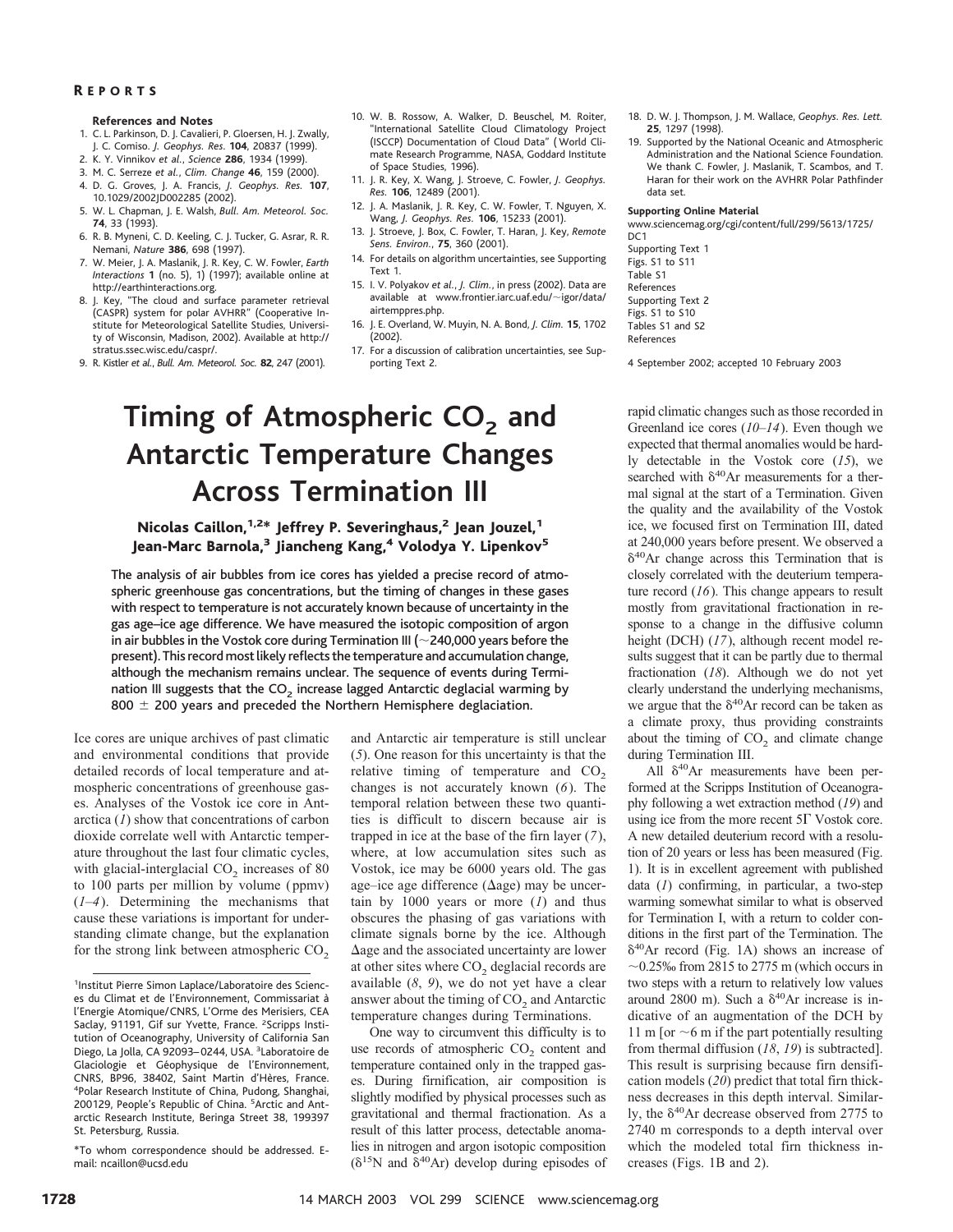

Fig. 1. (A) Vostok records covering Termination III with respect to depth. The deuterium measured in ice combines 1-m-resolution published data (1) (black curve) and a new set of detailed measurements (every 10 cm corresponding to a time resolution of  $\sim$  20 years) performed between 2680 and 2800 m (gray curve). The  $\delta^{40}$ Ar of gas trapped in air bubbles is shown (triangles)(duplicate measurements were carried out with a pooled standard deviation of 0.014‰). (**B**) Vostok records with respect to the GT4 time scale: temperature deduced from the deuterium record, the accumulation  $(1)$ , the  $\delta^{40}$ Ar profile, and the firn depth estimated using a firn densification model

The shapes of the  $\delta^{40}$ Ar and deuterium records are remarkably similar, including the two-step shape mentioned above (Fig. 1B). Indeed, there is a strong positive correlation  $(R^2 =$ 0.85) between the  $\delta^{40}$ Ar/DCH record and temperature and accumulation changes, which are both directly derived from the deuterium record (*21*). All three records are reported with respect to age using the GT4 time scale (*1*) both for the ice and the gas (*22*). The time scale in this interval may be in error due to uncertainty in the accumulation rates used in its construction. Because Vostok is not located on a dome, ice at depth originated upstream from Vostok in regions that today have higher accumulation than Vostok. This fact explains why the accumulation rates shown here (Fig. 1B) are higher than the present-day values at Vostok. As a result, accumulation is probably less well estimated at this site than it would be on a dome. Indeed, comparison of the Vostok and Dome Fuji isotope profiles suggests that Vostok accumulation is probably overestimated by 20% over the depth interval considered here (*23*).

Without time scale adjustment, the correlation between  $\delta^{40}$ Ar and temperature (or accumulation, which in this case is directly derived from the temperature) gives  $R^2 = 0.85$ . Such a strong correlation would not likely be observed if the DCH thickness were not influenced by a change of either temperature or accumulation, or a combination of both. We favor the temperature interpretation based on the following qualitative arguments. First, the concurrent increase of DCH thickness and decrease of modeled total firn thickness during the deglaciation **Fig. 2.** Plots versus depth in Vostok core: (i) the variation of the firn depth obtained using the firn densification model (*20*); (ii) the evolution of the DCH deduced from the  $\delta^{40}$ Ar data and using the barometric equation (*17*). The isotopic composition of the air is related to the thickness of the diffusive column and to the ambient temperature through  $\delta = \left[\exp(\Delta m q z / RT) - 1\right] \times 1000$ , where  $\Delta m$  is the mass difference between isotopic species, *z* is the thickness of the diffusive column, *g* is the gravitational acceleration, *R* is the gas constant, and *T* is the firn temperature (in



(*20*), whose result depends both on temperature and accumulation rate, with deeper firn depth for higher accumulation and colder temperatures. Temperature, accumulation, and  $\delta^{40}$ Ar are very well correlated ( $R^2 = 0.85$ ), which suggests that  $\delta^{40}$ Ar may be used as a temperature proxy in the gas phase. The model firn depth and  $\delta^{40}$ Ar data vary in antiphase during the warming.



kelvin), which is very close to the mean annual surface temperature at Vostok. The difference between total firn depth and DCH includes the convective plus nondiffusive zones (*17*). The negative firn depth around 2778 m is unphysical and can be explained by error in the total firn depth estimate.

results in a disappearance of the calculated convective plus nondiffusive zones for the warmest part of the interglacial (Fig. 2). This disappearance is consistent with present (interglacial) field observations that find DCH equal to total firn thickness at most polar sites (*24*–*26*). Reduction in the thickness of convective and nondiffusive zones during Vostok interglacials has been previously reported (*17*). Second, climatically driven changes in the physical structure of the firn (such as layering or grain size) could enhance ventilation or increase the thickness of the nondiffusive zone during glacials. Third, the possibility that total firn thickness is well represented by DCH during glacials (and that the models are incorrect) cannot be ruled out, although we find this explanation unattractive

because it would violate time scale constraints (*1*, *25*). All of these options would explain the existence of a link between DCH thickness and temperature, but we cannot rule out accumulation as a contributing factor. DCH may be indirectly controlled by temperature, via accumulation, as accumulation is expected to vary positively with temperature (*21*). Further theoretical and field studies are necessary to decipher the processes involved. We will now proceed under the assumption that DCH is predominantly controlled by temperature, which provides, if correct, a signal of temperature change through a property measured in the gas phase. We first examine the sequence of events during Termination III as seen from properties measured in Vostok air bubbles, and then focus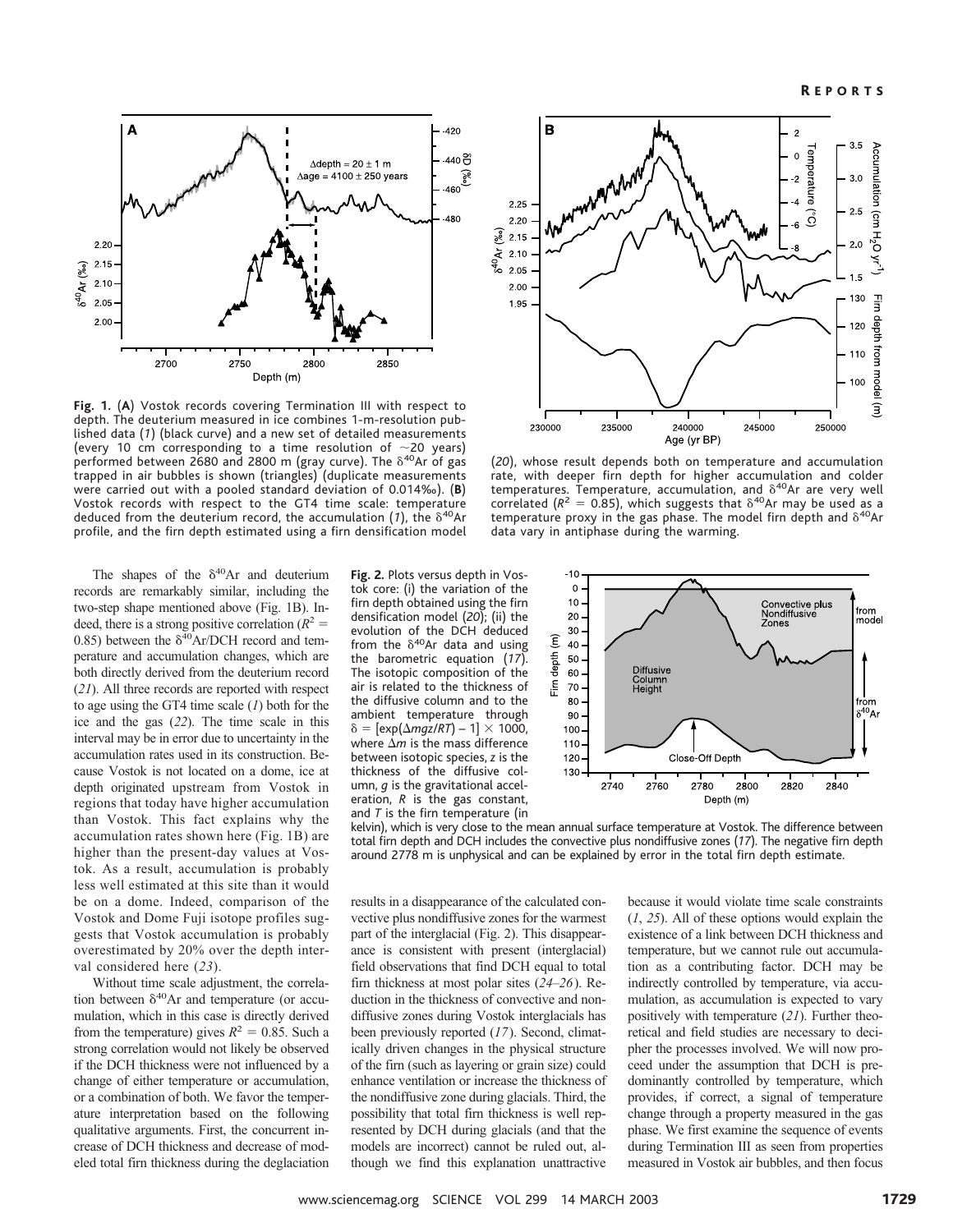## R EPORTS

on the phasing between  $CO<sub>2</sub>$  concentration change and Antarctic temperature.

Figure 3 compares profiles of  $\delta^{40}$ Ar (assumed to be a proxy of Vostok temperature), CO<sub>2</sub>, CH<sub>4</sub>, and  $\delta^{18}O_{\text{atm}}$ , the isotopic composition of atmospheric oxygen. This figure is similar to that presented in (*1*), except that the use of a temperature proxy measured in air bubbles makes the comparison with other properties more accurate. The following conclusions are based on the assumption that there is no lag of 40Ar behind temperature (*27*) and so they must be considered tentative. We follow Petit *et al*.  $(1)$  in assuming that CH<sub>4</sub> can be used as a time marker of the glacial-interglacial warming in the

2750

**Fig. 3.** Sequence of events surrounding Termination III obtained by comparing  $\delta^{40}$ Ar data with  $CO_{2}$ ,  $CH_{4}$ , and  $\delta^{18}O_{\text{atm}}$  versus age. The  $CO<sub>2</sub>$  data (circles) combine published data (*1*, 44) and additional measurements performed at LGGE. The crosses indicate the  $CO<sub>2</sub>$  data obtained by Fischer *et al*. (*30*).

of  $\delta^{40}$ Ar and CO<sub>2</sub> with respect to gas age (*1*). Atmospheric  $CO<sub>2</sub>$  concentration is a combination of new data and published data (*1*, *44*). The age scale for the  $C\overline{O}_2$ proxy has been shifted by a constant 800 years to obtain the best correlation of the two datasets.

Northern Hemisphere. The  $CH<sub>4</sub>$  increase at 2810 m, which occurred when  $\delta^{40}$ Ar reached its first maxima, would thus signal a first warming in the North leading to some equivalent of the Bølling-Allerød interval. We point here to the existence of a cold reversal at the start of Termination III (*1*), now firmly identified in both our detailed deuterium and  $\delta^{40}$ Ar Vostok profiles. The sudden increase of 150 ppbv practically coeval with the  $\delta^{40}$ Ar maximum would be linked to the main deglaciation, thus indicating that Vostok temperature began warming  $~16000$ years (Fig. 3) before the associated warming in the Northern Hemisphere (*1*). This interpretation is supported by the  $\delta^{18}O_{\text{atm}}$  profile (28, 29),

2850

650



Depth (m) 2800

but we recognize the difficulties of using this parameter as an indicator of the ice-volume changes associated with the deglaciation (*29*).

We confirm the close correlation between CO<sub>2</sub> and Vostok temperature during deglaciations  $(I)$ . However, Fig. 3 indicates that  $CO<sub>2</sub>$ increases and peaks at a shallower depth in the core than  $\delta^{40}$ Ar. To closely examine their phase relationship, we searched for the best fit between those two properties by adjusting the scaling ratio between  $\delta^{40}$ Ar and CO<sub>2</sub>. The best correlation ( $R^2 = 0.88$ ) was obtained when we shifted the  $CO_2$  profile by  $800 \pm 100$  years (Fig. 4). Combining this uncertainty with the uncertainty introduced by ice accumulation (800  $\times$ 0.2, i.e., 160 years), we obtain an overall uncertainty of  $\pm 200$  years, indicating that the increase in CO<sub>2</sub> lags Antarctic warming by 800  $\pm$  200 years, which we must consider a mean phase lag because of the method we used to make the correlation. We cannot think of a mechanism that would make  $\delta^{40}$ Ar lead the temperature change, although a lag is possible if the temperature or accumulation change affects the nondiffusive zone (*27*). This result is in accordance with recent studies (*9*, *30*) but, owing to our new method, more precise. This confirms that  $CO<sub>2</sub>$  is not the forcing that initially drives the climatic system during a deglaciation. Rather, deglaciation is probably initiated by some insolation forcing (*1*, *31*, *32*), which influences first the temperature change in Antarctica (and possibly in part of the Southern Hemisphere) and then the CO<sub>2</sub>. This sequence of events is still in full agreement with the idea that  $CO<sub>2</sub>$  plays, through its greenhouse effect, a key role in amplifying the initial orbital forcing. First, the 800-year time lag is short in comparison with the total duration of the temperature and  $CO<sub>2</sub>$ increases ( $\sim$ 5000 years). Second, the CO<sub>2</sub> increase clearly precedes the Northern Hemisphere deglaciation (Fig. 3).

The similarity between  $CO<sub>2</sub>$  and Vostok temperature and the associated short time lag (*30*, *33*) support the suggestion of Petit *et al*. (*1*) that  $CO<sub>2</sub>$  may be controlled in large part by the climate of the southern ocean. Although there is not yet clear support for this assertion (through models, for example), a delay of about 800 years seems to be a reasonable time period to transform an initial Antarctic temperature increase into a CO<sub>2</sub> atmospheric increase through oceanic processes. Indeed, it is not clear whether the link between the southern ocean climate and  $CO<sub>2</sub>$  is the result of a physical mechanism, such as a change in the vertical ocean mixing (*34*) or sea-ice cover changes (*35*), or a biological mechanism, such as atmospheric dust flux and ocean productivity (*36*, *37*). The 800-year lag cannot really rule out any of these mechanisms as having sole control. Any of these mechanisms might plausibly require a finite amount of warming before  $CO<sub>2</sub>$  outgassing becomes significant. Nevertheless, we think that our results are more consistent with a process that involves